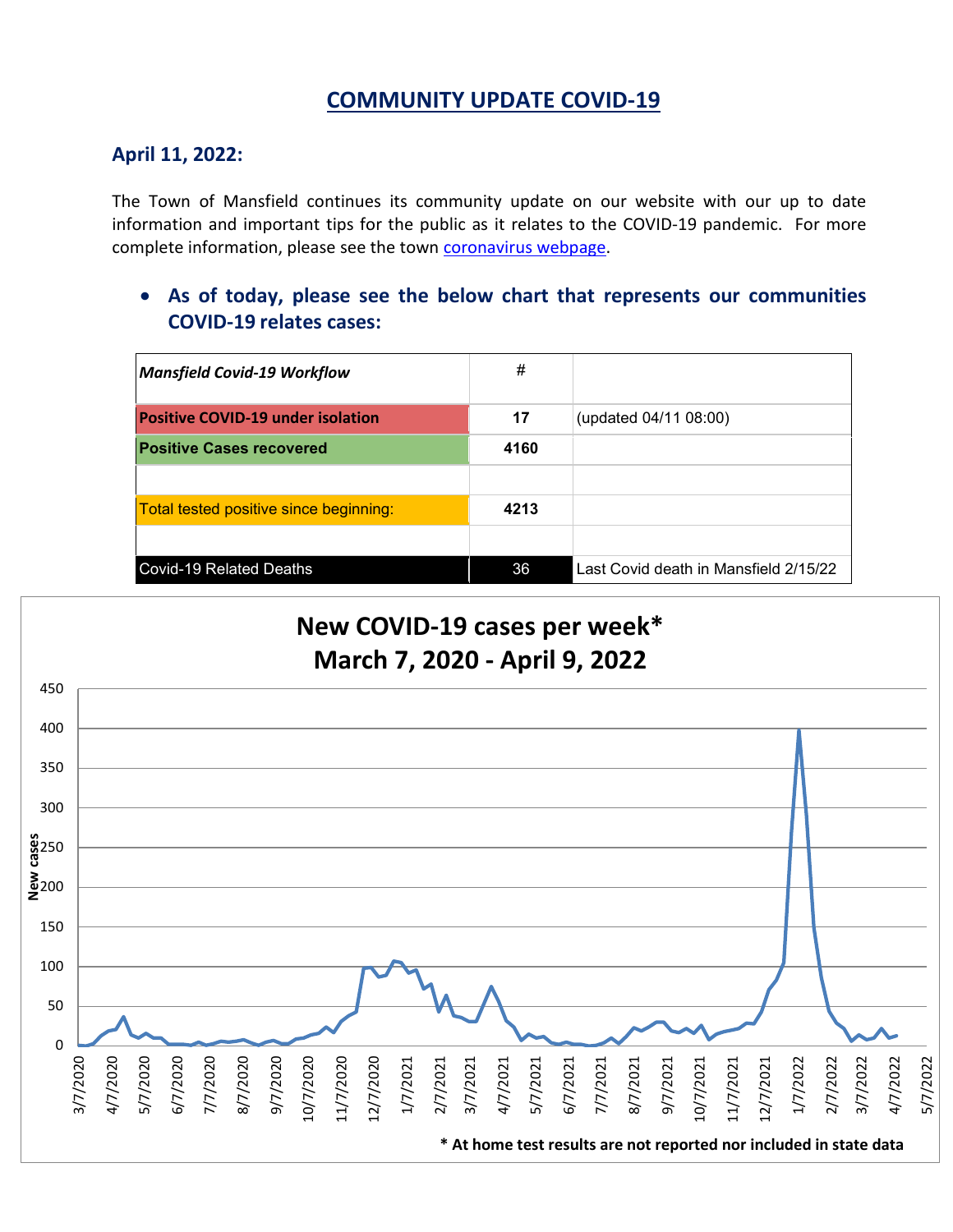

### • [Get Vaccinated and Boosted Against COVID-19](https://www.mass.gov/covid-19-vaccine) for individuals age 5+

Following updated recommendations from the federal government, all residents aged 50 and older or individuals who are younger with certain medical conditions may now access a second COVID-19 booster. Those eligible include:

- Individuals 50 years of age and older at least 4 months after getting a first booster
- Individuals 18 and older with [certain medical conditions](https://www.cdc.gov/coronavirus/2019-ncov/vaccines/recommendations/immuno.html?s_cid=10483:immunocompromised%20and%20covid%20vaccine:sem.ga:p:RG:GM:gen:PTN:FY21#mod) may get a second Moderna booster at least 4 months after first booster
- Individuals 12 and older with [certain medical conditions](https://www.cdc.gov/coronavirus/2019-ncov/vaccines/recommendations/immuno.html?s_cid=10483:immunocompromised%20and%20covid%20vaccine:sem.ga:p:RG:GM:gen:PTN:FY21#mod) may get a second Pfizer booster at least 4 months after the first booster.

Separately and in addition, per the CDC, individuals 18 and older who received a primary vaccine and booster dose of Johnson & Johnson's Janssen COVID-19 vaccine at least 4 months ago may now receive a second booster dose using an mRNA COVID-19 vaccine.



The Centers for Disease Control and Prevention (CDC) recommends that Americans stay "up to date" [with COVID-19 vaccines,](https://www.cdc.gov/coronavirus/2019-ncov/vaccines/stay-up-to-date.html) rather than be "fully vaccinated." Up to date means a person has received all recommended COVID-19 vaccines, including any booster dose(s) when eligible. Fully vaccinated means a person has received their primary series of COVID-19 vaccines.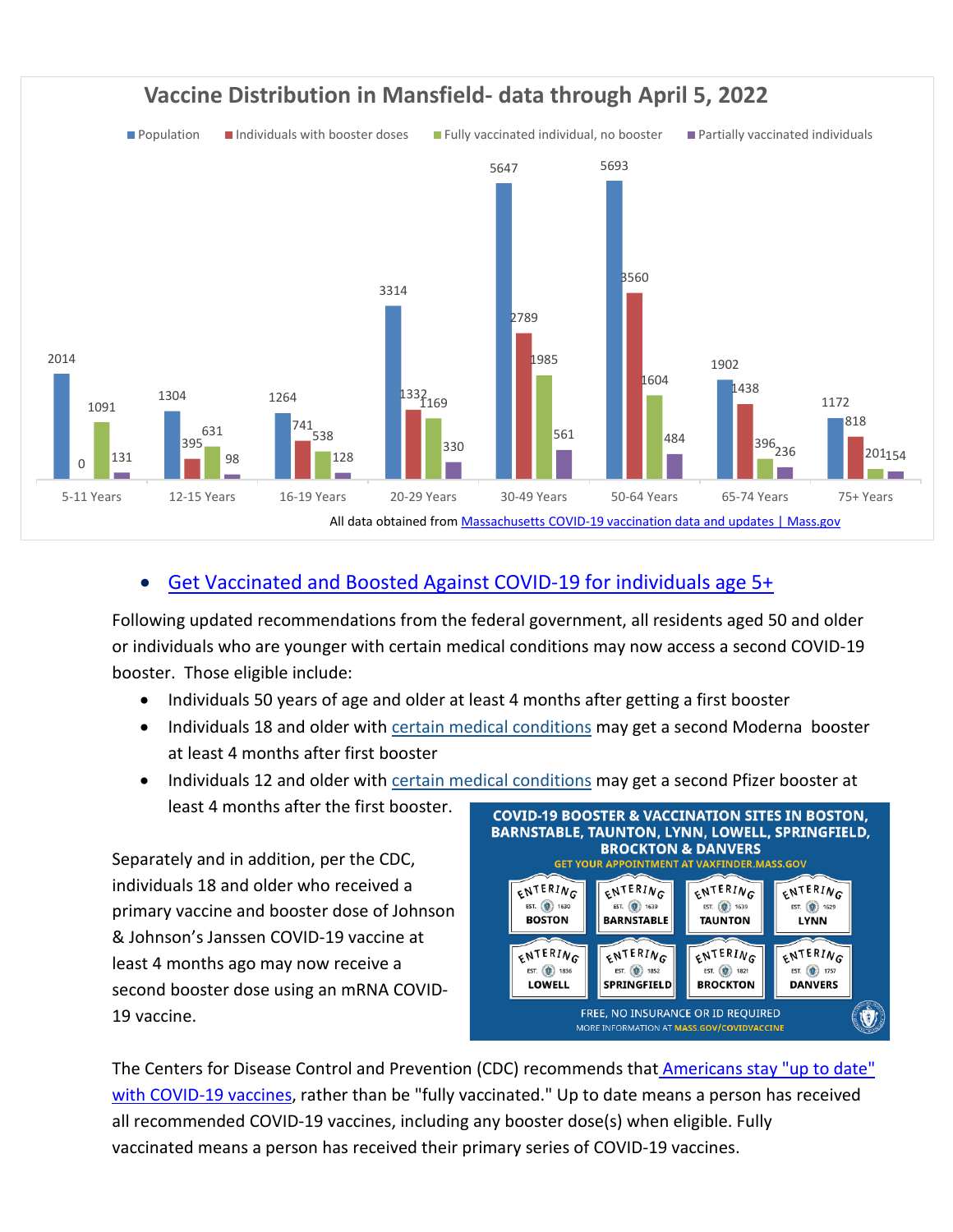#### **Important Links for Vaccination:**

- MA COVID-19 Vaccine Information: [www.mass.gov/info-details/massachusetts-covid-19](http://www.mass.gov/info-details/massachusetts-covid-19-vaccine-information) [vaccine-information](http://www.mass.gov/info-details/massachusetts-covid-19-vaccine-information)
- Find a Vaccine Location, including boosters: [www.vaxfinder.mass.gov](http://www.vaxfinder.mass.gov/)
- COVID-19 Vaccine frequently asked questions: [www.mass.gov/info-details/covid-19-vaccine](http://www.mass.gov/info-details/covid-19-vaccine-frequently-asked-questions)[frequently-asked-questions](http://www.mass.gov/info-details/covid-19-vaccine-frequently-asked-questions)
- COVID-19 vaccine booster shots, ages 12+: [www.cdc.gov/coronavirus/2019](http://www.cdc.gov/coronavirus/2019-ncov/vaccines/booster-shot.html) [ncov/vaccines/booster-shot.html](http://www.cdc.gov/coronavirus/2019-ncov/vaccines/booster-shot.html)
- COVID-19 booster frequently asked questions: [www.mass.gov/info-details/covid-19-booster](http://www.mass.gov/info-details/covid-19-booster-frequently-asked-questions)[frequently-asked-questions](http://www.mass.gov/info-details/covid-19-booster-frequently-asked-questions)
- Generate a COVID-19 digital vaccine card: [www.mass.gov/massachusetts-vaccination-records](http://www.mass.gov/massachusetts-vaccination-records)
- Request a copy of your vaccine record: [www.mass.gov/info-details/requesting-a-copy-of](http://www.mass.gov/info-details/requesting-a-copy-of-your-covid-19-vaccination-record)[your-covid-19-vaccination-record](http://www.mass.gov/info-details/requesting-a-copy-of-your-covid-19-vaccination-record)

### • [Bristol County COVID-19 Community Level is identified as LOW](https://www.cdc.gov/coronavirus/2019-ncov/your-health/covid-by-county.html?ACSTrackingID=USCDC_2145-DM76655&ACSTrackingLabel=02.25.2022%20-%20COVID-19%20Data%20Tracker%20Weekly%20Review&deliveryName=USCDC_2145-DM76655)

[COVID-19 Community Levels](https://www.cdc.gov/coronavirus/2019-ncov/science/community-levels.html) are a new tool to help communities decide what prevention steps to take based on the latest data. Levels can be low, medium, or high and are determined by looking at hospital beds being used, hospital admissions, and the total number of new COVID-19 cases in an area. Take precautions to protect yourself and others from COVID-19 based on the COVID-19 Community Level in your area.

In **Bristol County,** community level is **Low**.

- Stay [up to date](https://www.cdc.gov/coronavirus/2019-ncov/vaccines/stay-up-to-date.html) with COVID-19 vaccines
- [Get tested](https://www.cdc.gov/coronavirus/2019-ncov/testing/diagnostic-testing.html) if you have symptoms

People may choose to mask at any time. People with symptoms, a positive test, or exposure to someone with COVID-19 should wear a mask. If you are immunocompromised, learn more about [how to protect yourself.](https://www.cdc.gov/coronavirus/2019-ncov/science/community-levels.html#anchor_47145)

| County           | <b>COVID-19 Community Level</b> | <b>County</b>  | <b>COVID-19 Community Level</b> |
|------------------|---------------------------------|----------------|---------------------------------|
| Barnstable       | Low                             | Hampshire      | Low                             |
| <b>Berkshire</b> | Low                             | Middlesex      | Low                             |
| <b>Bristol</b>   | Low                             | Nantucket      | Low                             |
| <b>Dukes</b>     | Low                             | <b>Norfolk</b> | Low                             |
| Essex            | Low                             | Plymouth       | Low                             |
| Franklin         | Low                             | Suffolk        | Low                             |
| Hampden          | Low                             | Worcester      | Low                             |

COVID-19 Community Level designations throughout Massachusetts as of April 6th:

| County         | <b>COVID-19 Community Level</b> |
|----------------|---------------------------------|
| Hampshire      | Low                             |
| Middlesex      | Low                             |
| Nantucket      | Low                             |
| <b>Norfolk</b> | Low                             |
| Plymouth       | Low                             |
| Suffolk        | Low                             |
| Worcester      | Low                             |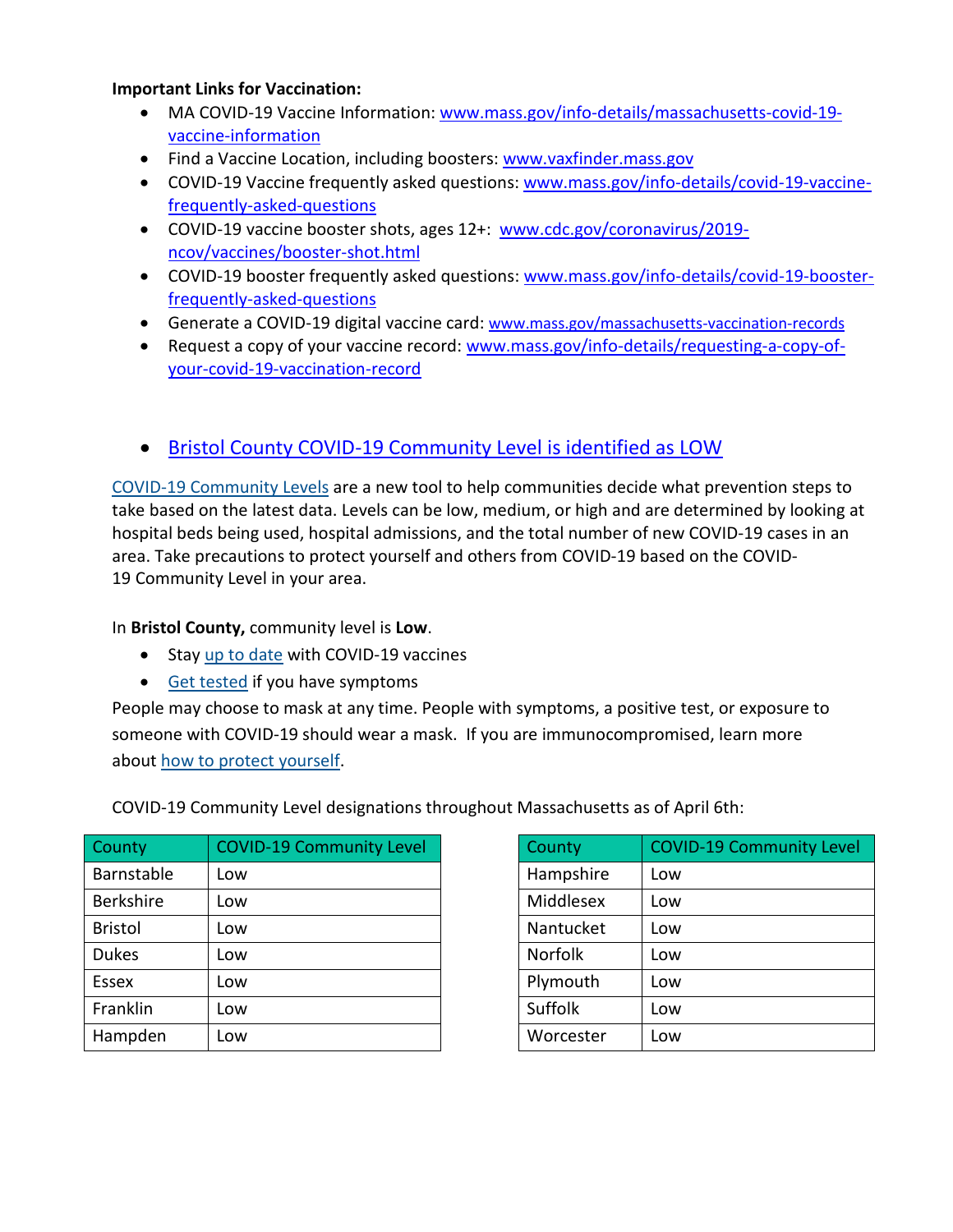# • [Treatments for COVID-19](https://www.mass.gov/info-details/treatments-for-covid-19)

Free treatments for COVID-19 are available. They can help prevent hospitalization and reduce your chance for severe disease.

Treatment is available for people who are at increased risk of severe disease, test positive for COVID-19 and have any symptoms, even mild ones (such as runny nose or cough). The sooner you start treatment, the better.

- **Call your doctor right away** to learn about your treatment options, OR
- **Call (508) 213-1380** to speak with a Gothams representative. If you're eligible for COVID-19 treatment, they can schedule an infusion appointment



for you at one of their 7 sites in Massachusetts. Gothams COVID-19 Self-Referral Treatment Line is open Monday–Saturday from 8 a.m. to 6 p.m.

• [Isolation and Quarantine Guidance for the General Public](https://www.mass.gov/info-details/isolation-and-quarantine-guidance-for-the-general-public)

### **Important Links for Isolation and Quarantine:**

- Mansfield COVID information: [www.mansfieldma.com/601/Covid-Information](http://www.mansfieldma.com/601/Covid-Information)
- COVID-19 Isolation and Quarantine Guidance for the General Public: [www.mass.gov/info](http://www.mass.gov/info-details/covid-19-isolation-and-quarantine-guidance-for-the-general-public)[details/covid-19-isolation-and-quarantine-guidance-for-the-general-public](http://www.mass.gov/info-details/covid-19-isolation-and-quarantine-guidance-for-the-general-public)
- How To Talk To Your Close Contacts: [www.cdc.gov/coronavirus/2019-ncov/daily-life](http://www.cdc.gov/coronavirus/2019-ncov/daily-life-coping/tell-your-contacts.html)[coping/tell-your-contacts.html](http://www.cdc.gov/coronavirus/2019-ncov/daily-life-coping/tell-your-contacts.html)
- Enable MassNotify on your smartphone: [www.mass.gov/info-details/enable-massnotify-on](http://www.mass.gov/info-details/enable-massnotify-on-your-smartphone)[your-smartphone](http://www.mass.gov/info-details/enable-massnotify-on-your-smartphone)

**The CDC has a new** [COVID-19 Quarantine and Isolation \(Q&I\) Calculator](https://protect-us.mimecast.com/s/ITAHCW6pAlhYKkOfnm4Tg?domain=cdc.gov) which offers customized information to address each unique situation. It takes the stress out of figuring when, and for how long, people with COVID-19 and close contacts need to stay home, get tested, and wear a wellfitting mask. The calculator provides important information about what precautions people with COVID-19 and their close contacts can take to protect loved ones and prevent COVID-19 in their communities. This online, mobile-friendly calculator provides a simple, easy-to-use way to help people follow CDC's **Quarantine and Isolation** guidance and get customized information that applies to their unique situation.

# • [Public Health Advisory regarding COVID-19 Testing](https://www.mass.gov/advisory/public-health-advisory-regarding-covid-19-testing)

The Massachusetts Department of Public Health advises all residents to seek COVID-19 tests when exhibiting [COVID symptoms,](https://www.mass.gov/info-details/about-covid-19#symptoms-) or five days following a known close contact with someone diagnosed